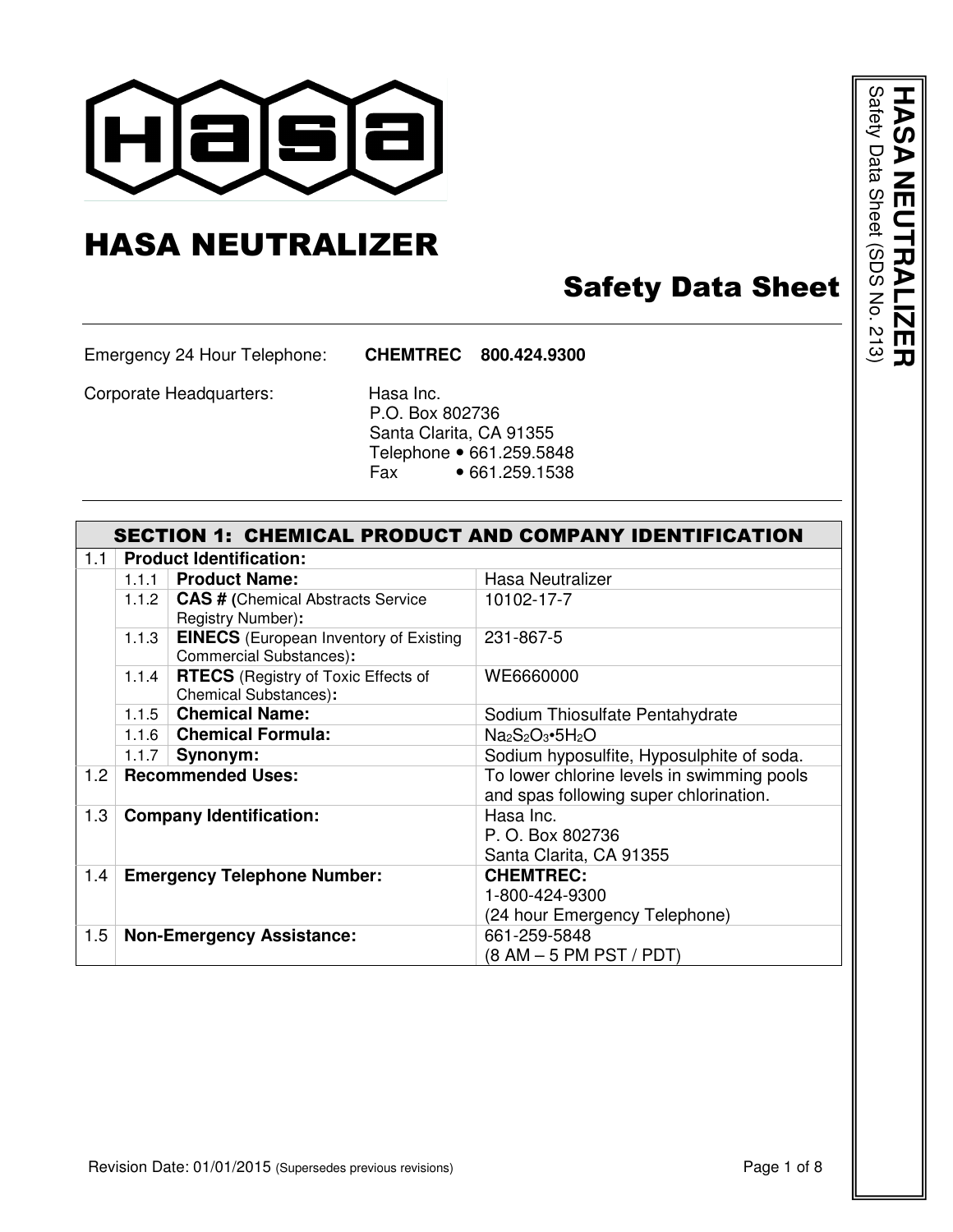| <b>SECTION 2: HAZARD(S) IDENTIFICATION</b> |                                                                                                                                                                                                                                                                                                                                                                                                                                                                                                                                                                                                      |                                         |  |  |
|--------------------------------------------|------------------------------------------------------------------------------------------------------------------------------------------------------------------------------------------------------------------------------------------------------------------------------------------------------------------------------------------------------------------------------------------------------------------------------------------------------------------------------------------------------------------------------------------------------------------------------------------------------|-----------------------------------------|--|--|
| <b>HAZARD CATEGORY</b>                     | Serious Eye Damage / Eye Irritation:<br>Skin Corrosion / Irritation:<br>Acute Toxicity - Inhalation:                                                                                                                                                                                                                                                                                                                                                                                                                                                                                                 | Category 2B<br>Category 2<br>Category 4 |  |  |
| <b>SYMBOLS</b>                             |                                                                                                                                                                                                                                                                                                                                                                                                                                                                                                                                                                                                      |                                         |  |  |
| <b>SIGNAL WORD</b>                         | <b>WARNING</b>                                                                                                                                                                                                                                                                                                                                                                                                                                                                                                                                                                                       |                                         |  |  |
| <b>HAZARD STATEMENT</b>                    | Causes eye irritation.<br>Causes skin irritation.<br>Harmful if inhaled.                                                                                                                                                                                                                                                                                                                                                                                                                                                                                                                             |                                         |  |  |
| <b>PRECAUTIONARY</b>                       | <b>Prevention</b>                                                                                                                                                                                                                                                                                                                                                                                                                                                                                                                                                                                    |                                         |  |  |
| <b>STATEMENTS</b>                          | Wash hands thoroughly after handling.<br>Wear protective gloves.<br>Avoid breathing dust. Use only outdoors or in a well-ventilated<br>area.                                                                                                                                                                                                                                                                                                                                                                                                                                                         |                                         |  |  |
|                                            | <b>Response</b>                                                                                                                                                                                                                                                                                                                                                                                                                                                                                                                                                                                      |                                         |  |  |
|                                            | IF IN EYES: Rinse cautiously with water for several minutes.<br>Remove contact lenses, if present and easy to do. Continue<br>rinsing. If eye irritation persists, get medical attention.<br>IF ON SKIN: Wash with plenty of water. If skin irritation occurs: Get<br>medical attention. Take off contaminated clothing and wash it<br>before reuse.<br><b>IF INHALED:</b> Remove person to fresh air and keep at rest in a<br>position comfortable for breathing. Call a POISON CENTER or<br>doctor if you feel unwell.<br>If medical advice is needed, have product container or label at<br>hand. |                                         |  |  |

| <b>SECTION 3: COMPOSITION INFORMATION ON INGREDIENTS</b> |                                             |                |              |
|----------------------------------------------------------|---------------------------------------------|----------------|--------------|
| Ingredient                                               | Synonym                                     | <b>CAS No.</b> | Approx. Wt.% |
| Sodium Thiosulfate Pentahydrate                          | Sodium hyposulfite;<br>Hyposulphite of soda | 10102-17-7     | >99%         |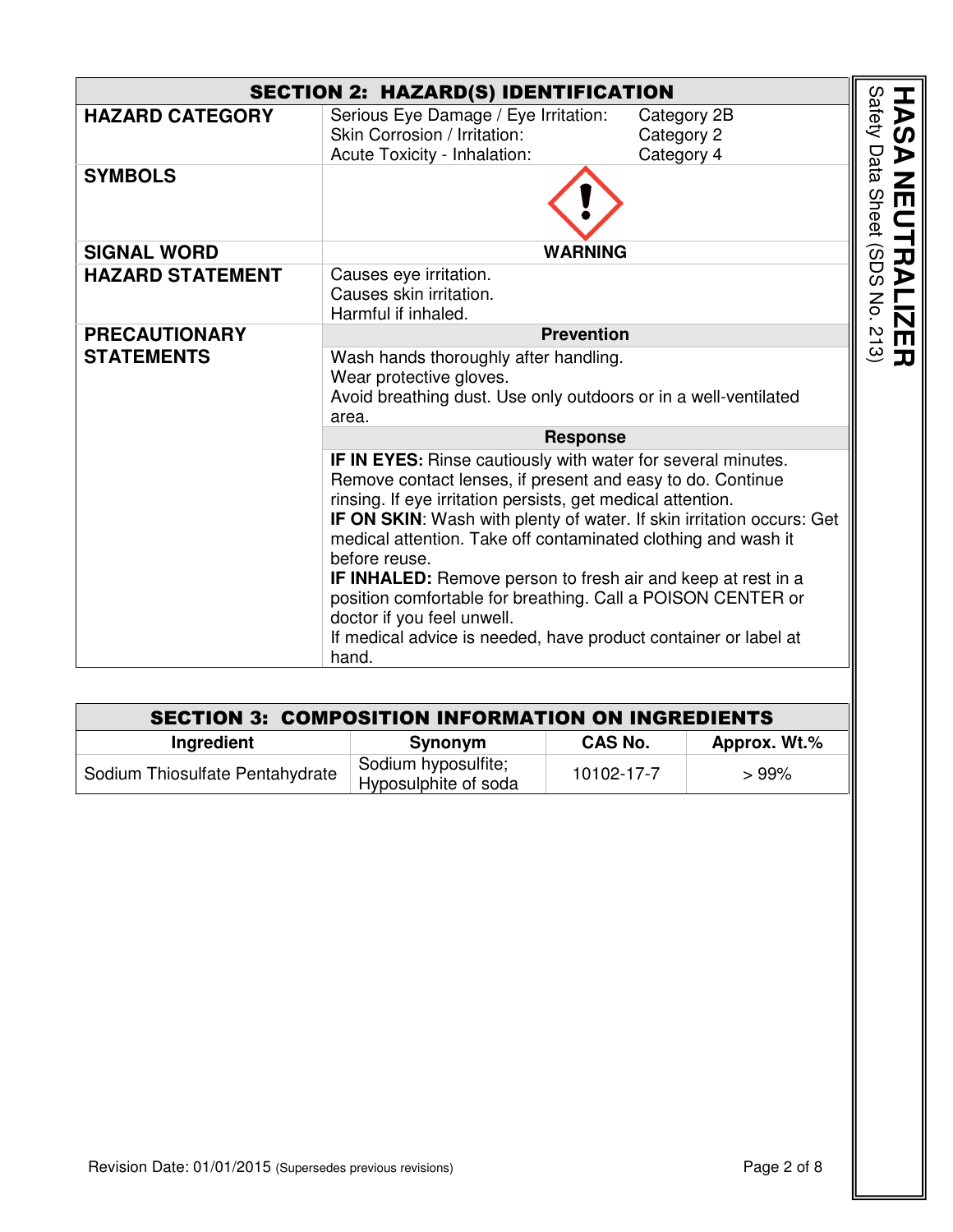| <b>SECTION 4: FIRST AID MEASURES</b>                                                                                                                                                                        |                                      |                                                                                                                                                                                                                                                                                                |                                                                     |  |
|-------------------------------------------------------------------------------------------------------------------------------------------------------------------------------------------------------------|--------------------------------------|------------------------------------------------------------------------------------------------------------------------------------------------------------------------------------------------------------------------------------------------------------------------------------------------|---------------------------------------------------------------------|--|
|                                                                                                                                                                                                             | 4.1 IF IN EYES                       | • Hold eye open and rinse slowly and gently with water for 15-20<br>minutes.<br>• Remove contact lenses, if present, after the first 5 minutes, then<br>continue rinsing eye.                                                                                                                  | vafety<br>$\boldsymbol{\omega}$<br>⋗<br>ăta                         |  |
|                                                                                                                                                                                                             |                                      | • Call a poison control center or doctor for treatment advice.                                                                                                                                                                                                                                 | <u>て</u>                                                            |  |
|                                                                                                                                                                                                             | 4.2 IF ON SKIN OR<br><b>CLOTHING</b> | • Take off contaminated clothing.<br>• Rinse skin immediately with plenty of water for 15-20 minutes.<br>• Call a poison control center or doctor for treatment advice.                                                                                                                        | hee<br>UTR<br>်ကဲ                                                   |  |
|                                                                                                                                                                                                             | 4.3 IF INHALED                       | • Move person to fresh air.<br>• If person is not breathing, call 911 or an ambulance, then give artificial<br>respiration, preferably mouth-to-mouth if possible.<br>• Call a poison control center or doctor for further treatment advice.                                                   | Νò.<br>$\underline{\mathbf{N}}$<br>$\overline{a}$<br>$\blacksquare$ |  |
|                                                                                                                                                                                                             | 4.4 IF SWALLOWED                     | • Call a poison control center or doctor immediately for treatment<br>advice.<br>• Have person sip a glass of water if able to swallow.<br>• Do not induce vomiting unless told to do so by a poison control center<br>or doctor.<br>• Do not give anything by mouth to an unconscious person. | $\mathbf{\mathcal{L}} \circledcirc$                                 |  |
| <b>HOT LINE NUMBER</b>                                                                                                                                                                                      |                                      |                                                                                                                                                                                                                                                                                                |                                                                     |  |
| Have the product container or label with you when calling a poison control center or doctor, or<br>going for treatment. You may also contact 1-800-424-9300 for emergency medical treatment<br>information. |                                      |                                                                                                                                                                                                                                                                                                |                                                                     |  |
|                                                                                                                                                                                                             |                                      | <b>NOTE TO PHYSICIAN</b>                                                                                                                                                                                                                                                                       |                                                                     |  |
| Double below<br>$-1$ $-1$                                                                                                                                                                                   |                                      |                                                                                                                                                                                                                                                                                                |                                                                     |  |

Probable mucosal damage may contraindicate the use of gastric lavage.

|     |                                 | <b>SECTION 5: FIRE FIGHTING MEASURES</b>                     |
|-----|---------------------------------|--------------------------------------------------------------|
| 5.1 | <b>Flammability:</b>            | Nonflammable.                                                |
| 5.2 | <b>Auto-Ignition</b>            | Not applicable.                                              |
|     | Temperature:                    |                                                              |
| 5.3 | <b>Flash Point:</b>             | Not applicable.                                              |
| 5.4 | <b>Flammable Limits:</b>        | Not applicable.                                              |
| 5.5 | <b>Extinguishing Media:</b>     | Material is not combustible. Use extinguishing media         |
|     |                                 | appropriate to surrounding fire conditions                   |
| 5.6 | <b>Products of Combustion:</b>  | Sulfur dioxide, hydrogen sulfide and sodium sulfide residue. |
| 5.7 | <b>Fire Hazards in Presence</b> | Not applicable.                                              |
|     | of Various Substances:          |                                                              |
| 5.8 | <b>Special Fire-fighting</b>    | Use water spray to cool containers exposed to fire. Minimize |
|     | <b>Procedures:</b>              | exposure. Do Not breathe fumes. Contain run-off. In closed   |
|     |                                 | spaces, don self-contained breathing apparatus in positive   |
|     |                                 | pressure mode.                                               |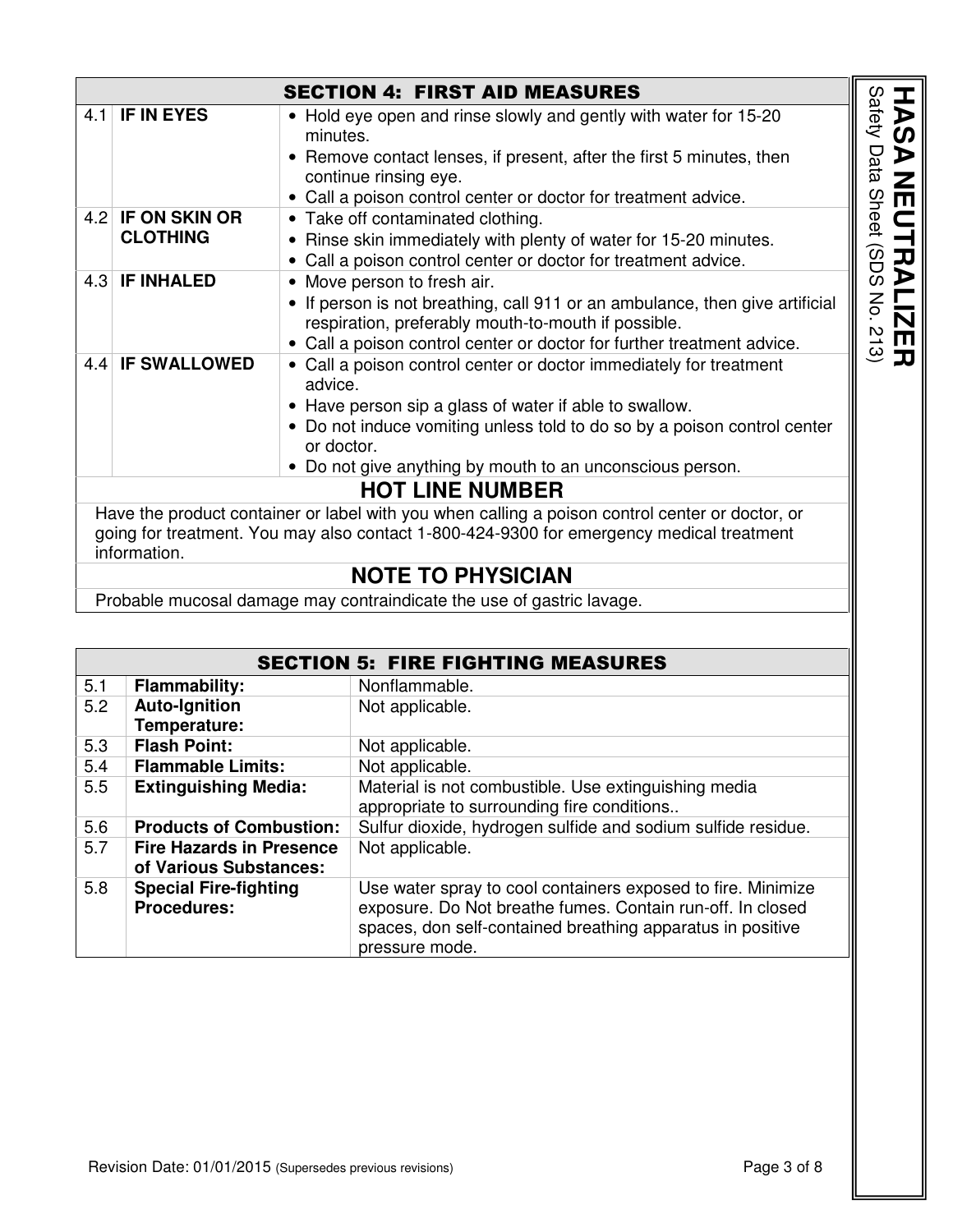| <b>SECTION 6: ACCIDENTAL RELEASE MEASURES</b> |                     |                                                                                                                                                                                                                                                                              |  |
|-----------------------------------------------|---------------------|------------------------------------------------------------------------------------------------------------------------------------------------------------------------------------------------------------------------------------------------------------------------------|--|
| 6.1                                           | <b>Small Spill:</b> | Promptly sweep up or shovel with minimum dusting and place<br>in a plastic bag or an empty container with a cover. Cautiously<br>spray residue with plenty of water.                                                                                                         |  |
| 6.2                                           | <b>Large Spill:</b> | Use a shovel to put the material into a convenient waste<br>disposal container. Finish cleaning by spreading water on the<br>contaminated surface and allow evacuating through the<br>sanitary system. Dispose of according to local and regional<br>authority requirements. |  |
|                                               |                     |                                                                                                                                                                                                                                                                              |  |
|                                               |                     | <b>SECTION 7: HANDLING AND STORAGE</b>                                                                                                                                                                                                                                       |  |
| 7.1                                           | Handling:           | Do not breathe dust. Do not get in eyes, on skin, or on clothing.                                                                                                                                                                                                            |  |
| 7.2                                           | Storage:            | Store in a cool, dry and well-ventilated area away from                                                                                                                                                                                                                      |  |

|     | <b>SECTION 7: HANDLING AND STORAGE</b> |                                                                   |  |  |
|-----|----------------------------------------|-------------------------------------------------------------------|--|--|
| 7.1 | Handling:                              | Do not breathe dust. Do not get in eyes, on skin, or on clothing. |  |  |
| 7.2 | Storage:                               | Store in a cool, dry and well-ventilated area away from           |  |  |
|     |                                        | incompatible materials. Keep in securely fastened containers.     |  |  |

|     |                              |                             | <b>SECTION 8: EXPOSURE CONTROLS / PERSONAL PROTECTION</b>                                                                       |                 |                      |
|-----|------------------------------|-----------------------------|---------------------------------------------------------------------------------------------------------------------------------|-----------------|----------------------|
| 8.1 | <b>Engineering Controls:</b> |                             | Provide local exhaust if dusty or misty condition exists or if<br>there is a release of sulfur dioxide or hydrogen sulfide gas. |                 |                      |
| 8.2 |                              | <b>Personal Protection:</b> |                                                                                                                                 |                 |                      |
|     | 8.2.1                        | Eyes:                       | Chemical safety goggles. Do not wear contact lenses.                                                                            |                 |                      |
|     | 8.2.2                        | <b>Respiratory:</b>         | Dust respirator Be sure to use an approved/certified respirator<br>or equivalent.                                               |                 |                      |
|     | 8.2.3                        | <b>Skin &amp; Body:</b>     | Body covering clothes & boots.                                                                                                  |                 |                      |
|     | 8.2.4                        | Hands:                      | Protective rubber gloves.                                                                                                       |                 |                      |
| 8.3 |                              | <b>Exposure Limits:</b>     | Sodium Thiosulfate<br>Pentahydrate                                                                                              | Sulfur Dioxide* | Hydrogen<br>Sulfide* |
|     | 8.3.1                        | <b>OSHA PEL</b>             | Not established.                                                                                                                | 5 ppm           | Not established.     |
|     | 8.3.2                        | <b>ACGIH STEL</b>           | Not established.                                                                                                                | 5 ppm           | 15 ppm               |
|     | 8.3.3                        | <b>ACGIH TLV</b>            | Not established.                                                                                                                | 2 ppm           | 10 ppm               |
|     |                              |                             | * Sulfur Dioxide may be present as a decomposition product.<br>* Hydrogen Sulfide may be present as a decomposition product.    |                 |                      |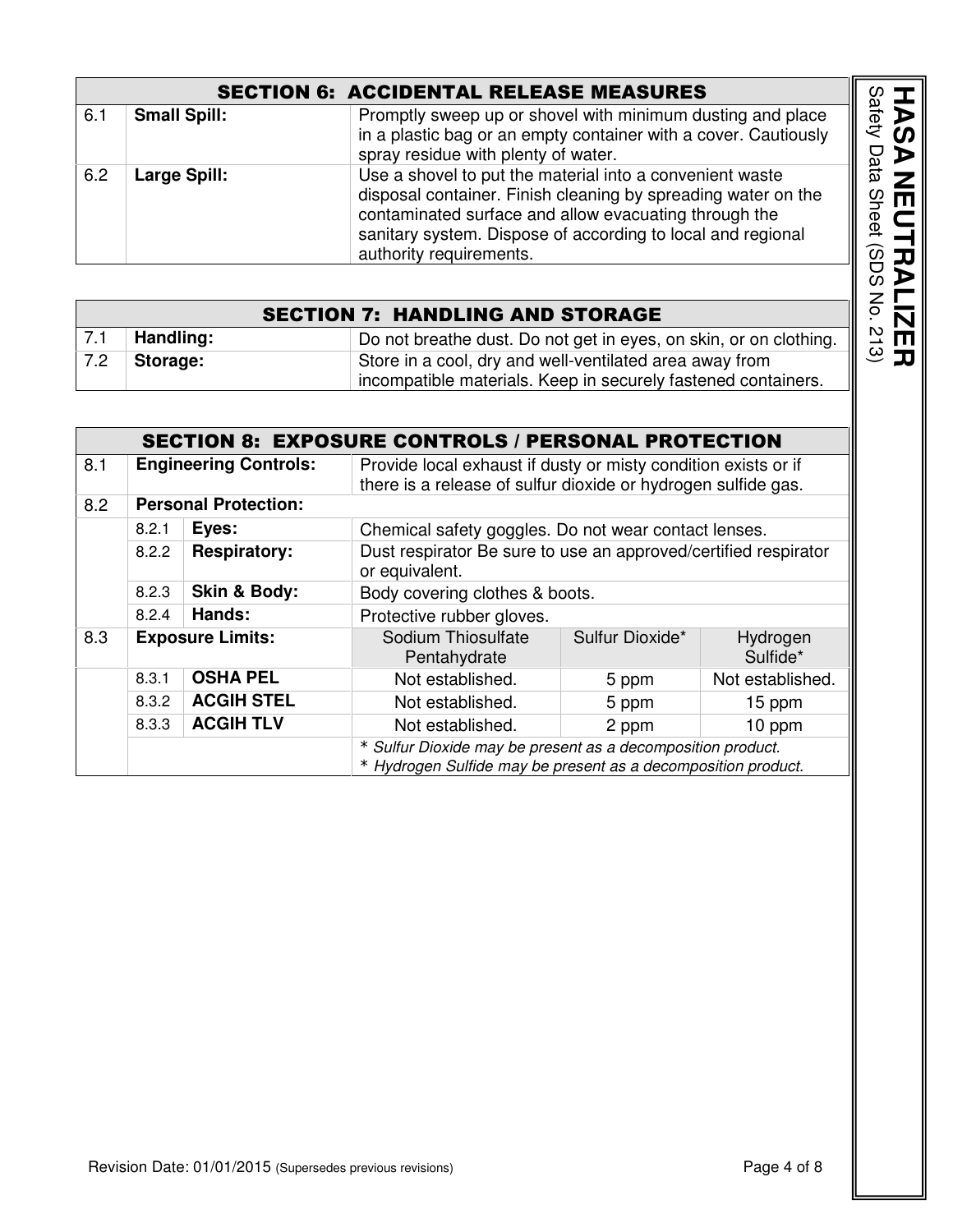| <b>SECTION 9: PHYSICAL AND CHEMICAL PROPERTIES</b><br>Safety |                              |                        |  |
|--------------------------------------------------------------|------------------------------|------------------------|--|
| 9.1<br>Appearance:                                           | Colorless crystalline solid. |                        |  |
| 9.2<br>Odor:                                                 | Odorless.                    |                        |  |
| <b>Odor Threshold:</b><br>9.3                                | Odorless.                    | Data                   |  |
| 9.4<br>pH:                                                   | $6.0 - 8.4$ (5% solution)    |                        |  |
| <b>Melting Point:</b><br>9.5                                 | $48^{\circ}$ C               | <b>Sheet</b>           |  |
| <b>Freezing point:</b><br>9.6                                | No information available.    |                        |  |
| <b>Boiling Point &amp; Boiling Range:</b><br>9.7             | No information available.    |                        |  |
| <b>Flash Point:</b><br>9.8                                   | No information available.    | SDS                    |  |
| 9.9<br><b>Evaporation Rate:</b>                              | No information available.    |                        |  |
| Flammability (solid, gas):<br>9.10                           | Not flammable                | No.                    |  |
| Upper / Lower Flammability or<br>9.11                        | No information available.    |                        |  |
| <b>Explosive Limits:</b>                                     |                              | $\overline{\omega}$    |  |
| 9.12<br><b>Vapor Pressure:</b>                               | Not applicable.              | $\widehat{\mathbf{c}}$ |  |
| 9.13   Vapor Density:                                        | Not applicable.              |                        |  |
| <b>Relative Density (Specific</b><br>9.14                    | $1.7 - 1.75$                 |                        |  |
| Gravity):                                                    |                              |                        |  |
| <b>Solubility in Water:</b><br>9.15                          | 68 g/100 g (@ 20℃            |                        |  |
| Partition Coefficient: (n-octanol /<br>9.16                  | No information available.    |                        |  |
| water):                                                      |                              |                        |  |
| <b>Auto-ignition Temperature:</b><br>9.17                    | No information available.    |                        |  |
| <b>Decomposition Temperature:</b><br>9.18                    | No information available.    |                        |  |
| <b>Molecular Weight:</b><br>9.19                             | 248.2 g/mole                 |                        |  |
| 9.20<br><b>Viscosity:</b>                                    | No information available.    |                        |  |

|      | <b>SECTION 10: STABILITY AND REACTIVITY</b> |                                                                                                                                                                                                                                                                                                                                                                                                                                                                                |  |
|------|---------------------------------------------|--------------------------------------------------------------------------------------------------------------------------------------------------------------------------------------------------------------------------------------------------------------------------------------------------------------------------------------------------------------------------------------------------------------------------------------------------------------------------------|--|
| 10.1 | <b>Stability:</b>                           | Stable under normal use and storage conditions.                                                                                                                                                                                                                                                                                                                                                                                                                                |  |
| 10.2 | <b>Instability Temperature:</b>             | No information available.                                                                                                                                                                                                                                                                                                                                                                                                                                                      |  |
| 10.3 | <b>Conditions of Instability:</b>           | Incompatible materials, moisture.                                                                                                                                                                                                                                                                                                                                                                                                                                              |  |
| 10.4 | Incompatibility:                            | Acids, oxidizing agents.                                                                                                                                                                                                                                                                                                                                                                                                                                                       |  |
| 10.5 | <b>Corrosivity:</b>                         | Not corrosive in presence of glass.                                                                                                                                                                                                                                                                                                                                                                                                                                            |  |
| 10.6 | <b>Special Remarks on Reactivity:</b>       | It is a strong reducing agent and can react with<br>oxidizers.<br>Reacts with acids to release sulfur dioxide.<br>Sodium Thiosulfate pentahydrate dissolves in its own<br>water of hydration; it effloresces in warm dry air.<br>Sodium Thiosulfate pentahydrate loses water at 100° C.<br>It is incompatible with iodine, acids, lead, mercury, and<br>silver salts (e.g. silver nitrate), halogens.<br>Hygroscopic; keep container tightly closed. Protect from<br>moisture. |  |
| 10.7 | <b>Hazardous Polymerization:</b>            | Will not occur.                                                                                                                                                                                                                                                                                                                                                                                                                                                                |  |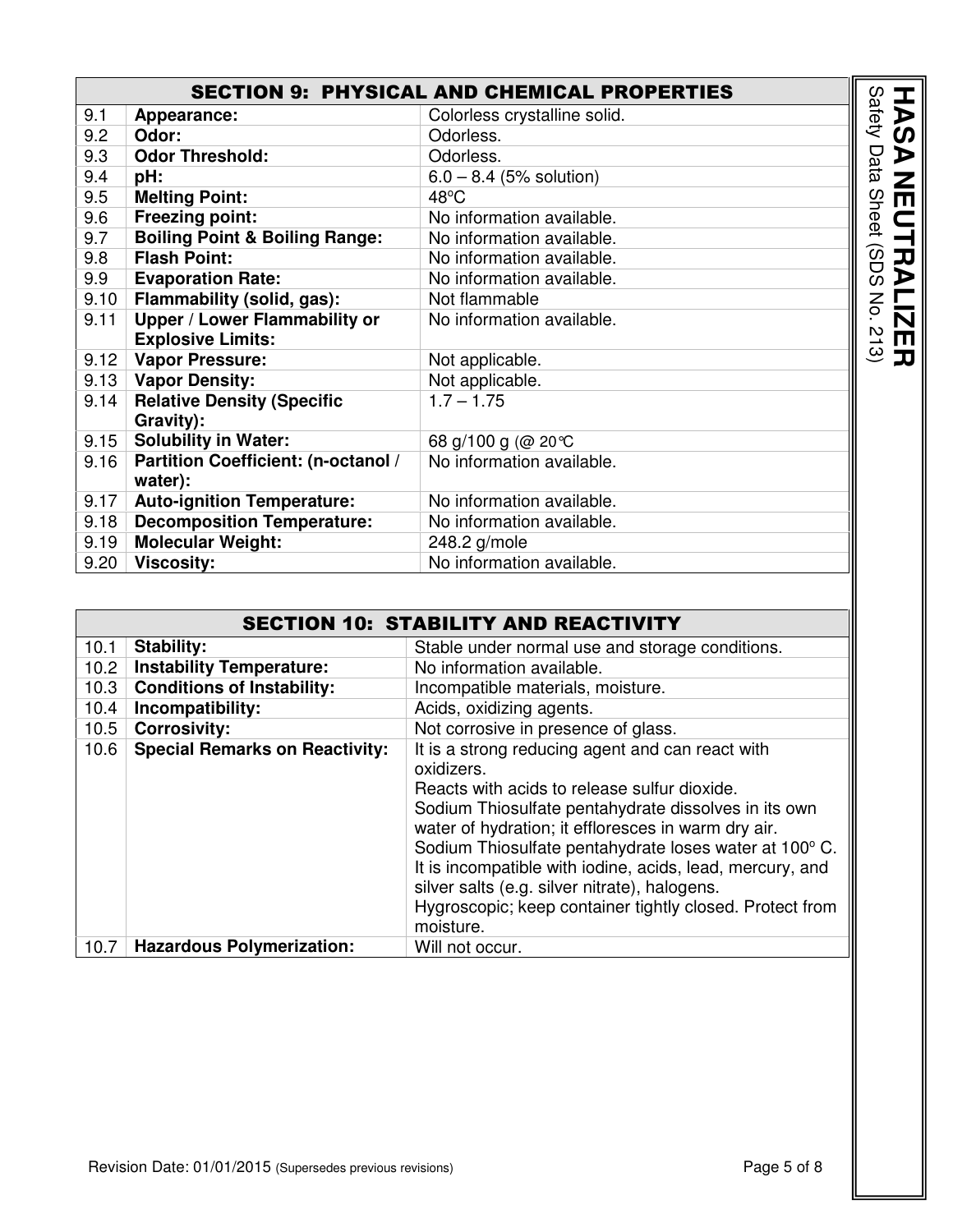| <b>SECTION 11: TOXICOLOGICAL INFORMATION</b> |                                           |                                                                                              |                                                                                              |                                                                                                                                                                                                                                                                                                                                                 |
|----------------------------------------------|-------------------------------------------|----------------------------------------------------------------------------------------------|----------------------------------------------------------------------------------------------|-------------------------------------------------------------------------------------------------------------------------------------------------------------------------------------------------------------------------------------------------------------------------------------------------------------------------------------------------|
| 11.1                                         | <b>Routes of Entry:</b><br>Eyes and nose. |                                                                                              |                                                                                              |                                                                                                                                                                                                                                                                                                                                                 |
| 11.2                                         |                                           | <b>Acute Toxicity (animals):</b>                                                             |                                                                                              |                                                                                                                                                                                                                                                                                                                                                 |
|                                              |                                           | 11.2.1 Oral Toxicity: $(LD_{50})$                                                            | No data available.                                                                           |                                                                                                                                                                                                                                                                                                                                                 |
|                                              |                                           | 11.2.2 Dermal Toxicity: $(LD_{50})$                                                          | No data available.                                                                           |                                                                                                                                                                                                                                                                                                                                                 |
|                                              |                                           | 11.2.3 Eye Irritation:                                                                       | No data available.                                                                           |                                                                                                                                                                                                                                                                                                                                                 |
| 11.3                                         |                                           | <b>Overexposure Effects on Humans:</b>                                                       |                                                                                              |                                                                                                                                                                                                                                                                                                                                                 |
|                                              | 11.3.1                                    | Ocular:                                                                                      | Causes eye irritation.                                                                       |                                                                                                                                                                                                                                                                                                                                                 |
|                                              |                                           | 11.3.2 Dermal:                                                                               | Causes skin irritation.                                                                      |                                                                                                                                                                                                                                                                                                                                                 |
|                                              |                                           | $11.3.3$ Inhalation:                                                                         | irritation.                                                                                  | May cause upper respiratory tract and mucous membrane                                                                                                                                                                                                                                                                                           |
|                                              | 11.3.4                                    | Ingestion:                                                                                   | toxicity. Ingestion of large doses may cause<br>(hypotension) behavior (ataxia, convulsions) | Sodium Thiosulfate is an agent with a low order of<br>gastrointestinal irritation disturbances with nausea,<br>vomiting, abdominal cramping, diarrhea, metabolic<br>acidosis, and hypernatremia. It may result in a cathartic<br>(laxative, purging) effect. May also affect respiration<br>(cyanosis, respiratory stimulation), cardiovascular |
| 11.4                                         |                                           | <b>Chronic Effects on Humans:</b>                                                            | Prolonged or repeated skin contact may allergic<br>dermatitis, and irritation.               |                                                                                                                                                                                                                                                                                                                                                 |
| 11.5                                         |                                           | <b>Carcinogenic [Cancer Potential] Information:</b>                                          |                                                                                              |                                                                                                                                                                                                                                                                                                                                                 |
|                                              | 11.5.1                                    | NTP (National Toxicological Program 6th Annual Report<br>on Carcinogens):                    |                                                                                              | Not Listed.                                                                                                                                                                                                                                                                                                                                     |
|                                              |                                           | 11.5.2   IARC (International Agency for Research on Cancer<br>Monographs, V. 1-100):         |                                                                                              | Not Listed.                                                                                                                                                                                                                                                                                                                                     |
|                                              | 11.5.3                                    | Proposition 65, California only: (Safe Drinking<br>Water and Toxic Enforcement Act of 1986): |                                                                                              | Not Listed.                                                                                                                                                                                                                                                                                                                                     |

|      | <b>SECTION 12: ECOLOGICAL INFORMATION</b>    |                                                                                                                          |  |  |
|------|----------------------------------------------|--------------------------------------------------------------------------------------------------------------------------|--|--|
| 12.1 | <b>Ecotoxicity:</b>                          | Not available.                                                                                                           |  |  |
| 12.2 | <b>Bioaccumulation:</b>                      | Bioaccumulation is not likely to occur since this material is highly<br>soluble in water.                                |  |  |
| 12.3 | <b>Biodegradation:</b>                       | Possibly hazardous short term degradation products are not likely.<br>However, long term degradation products may arise. |  |  |
| 12.4 | <b>Toxicity of</b><br><b>Biodegradation:</b> | Products of degradation may be hazardous. See section 8.3.                                                               |  |  |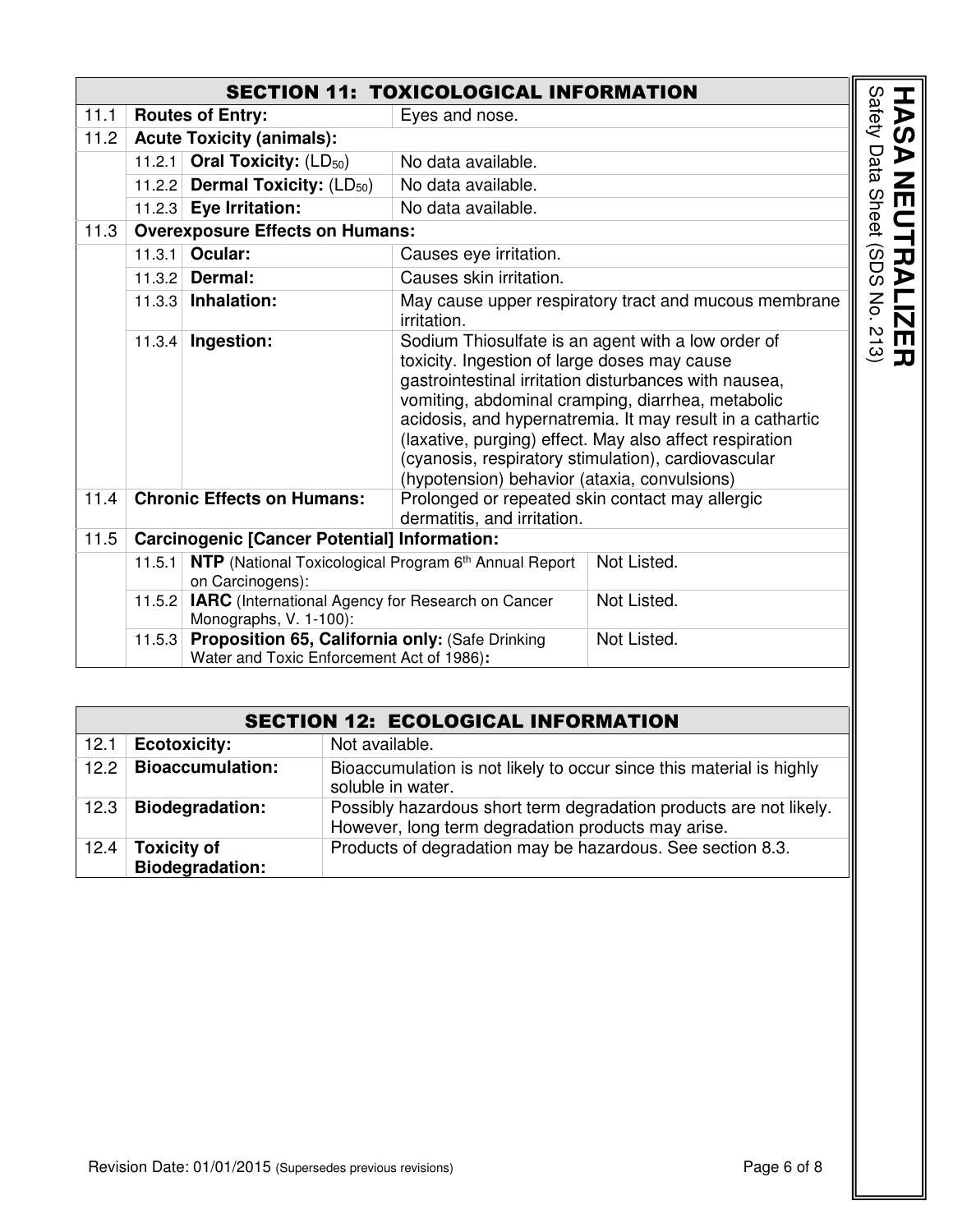## SECTION 13: DISPOSAL CONSIDERATIONS

Unused material is not RCRA hazardous waste if discarded. Waste must be disposed of in accordance with federal, state and local environmental control regulations.

## SECTION 14: TRANSPORT INFORMATION

**U.S. DOT Classification** Not regulated.

| <b>SECTION 15: REGULATORY INFORMATION</b> |        |                                                                              |                                                                                                                                                        |  |  |  |  |
|-------------------------------------------|--------|------------------------------------------------------------------------------|--------------------------------------------------------------------------------------------------------------------------------------------------------|--|--|--|--|
| 15.1                                      |        | <b>U.S. Regulations:</b>                                                     |                                                                                                                                                        |  |  |  |  |
|                                           | 15.1.1 | <b>OSHA HAZCOM (Hazard</b><br>Communication)                                 | This product is considered hazardous under<br>the HAZCOM Standard (29 CFR 1910.1200)                                                                   |  |  |  |  |
|                                           |        | 15.1.2 OSHA PSM (Process Safety<br>Management)                               | Not regulated under PSM Standard (29 CFR<br>1910.119)                                                                                                  |  |  |  |  |
|                                           |        | 15.1.3 EPA FIFRA (Federal Insecticide,<br>Fungicide and Rodenticide Act)     | Not regulated as a pesticide.                                                                                                                          |  |  |  |  |
|                                           | 15.1.4 | <b>EPA EPCRA</b> (Emergency Planning and<br>Community Right-to-Know Act)     | Not regulated.                                                                                                                                         |  |  |  |  |
|                                           | 15.1.5 | <b>EPA TSCA (Toxic Substance Control</b><br>Act)                             | Listed on the inventory.                                                                                                                               |  |  |  |  |
|                                           | 15.1.6 | <b>EPA RCRA (Resource Conservation</b><br>and Recovery Act)                  | This material does not meet RCRA's<br>characteristic definition of ignitability,<br>corrosivity, or reactivity, and is not listed in<br>40 CFR 261.33. |  |  |  |  |
|                                           |        | 15.1.7 EPA RMP (Risk Management Plan)                                        | Not regulated. (40 CFR 68.130)                                                                                                                         |  |  |  |  |
| 15.2                                      |        | <b>State of California Regulations:</b>                                      |                                                                                                                                                        |  |  |  |  |
|                                           |        | 15.2.1 Prop 65 (Safe Drinking Water and Toxic<br>Enforcement Act of 1986):   | Not Listed.                                                                                                                                            |  |  |  |  |
|                                           |        | 15.2.2 CalARP (California Accidental Release<br>Prevention):                 | Not regulated.                                                                                                                                         |  |  |  |  |
|                                           | 15.2.3 | <b>CDPR</b> (California Department of<br>Pesticide Regulation):              | Not regulated.                                                                                                                                         |  |  |  |  |
| 15.3                                      |        | <b>Canada Regulations:</b>                                                   |                                                                                                                                                        |  |  |  |  |
|                                           | 15.3.1 | <b>WHMIS</b> (Workplace Hazardous Materials<br>Information System):          | No information.                                                                                                                                        |  |  |  |  |
|                                           |        | 15.3.2 DSL (Domestic Substances List)                                        | The substance is specified on the DSL.                                                                                                                 |  |  |  |  |
| 15.4                                      |        | <b>International Inventory:</b>                                              |                                                                                                                                                        |  |  |  |  |
|                                           |        | 15.4.1 <b>AICS</b> (Australian Inventory of Chemical<br>Substances):         | On inventory or in compliance with<br>inventory.                                                                                                       |  |  |  |  |
|                                           | 16.5.1 | <b>KECI</b> (Korean Existing Chemicals<br>Inventory):                        | On inventory or in compliance with<br>inventory.                                                                                                       |  |  |  |  |
|                                           |        | 16.5.2 PICCS (Philippine Inventory of Chemicals<br>and Chemical Substances): | On inventory or in compliance with<br>inventory.                                                                                                       |  |  |  |  |
|                                           |        | 16.5.3 <b>IECSC</b> (Inventory of Existing Chemical<br>Substances in China): | On inventory or in compliance with<br>inventory.                                                                                                       |  |  |  |  |
|                                           | 16.5.4 | NZIoC (New Zealand Inventory of<br>Chemicals):                               | On inventory or in compliance with<br>inventory.                                                                                                       |  |  |  |  |

Safety Data Sheet (SDS No. **HASA** Safety Data Sheet (SDS No. 213) **NEUTRALIZER**  $\overline{\mathsf{L}}$ **RAI** г  $\overline{\bf N}$ **ZER**<br>213